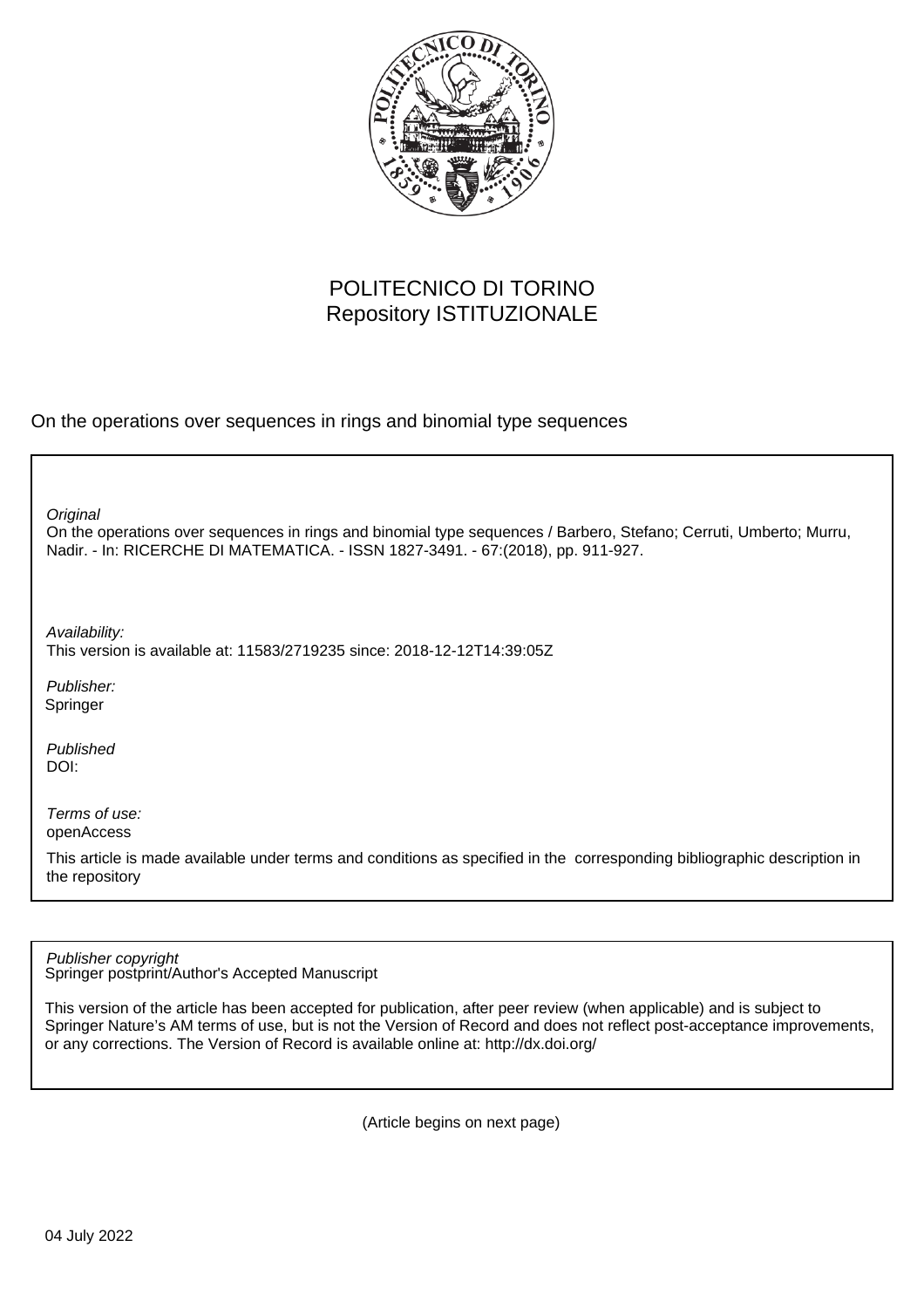# On the operations of sequences in rings and binomial type sequences

Stefano Barbero, Umberto Cerruti, Nadir Murru

#### Abstract

Given a commutative ring with identity  $R$ , many different and interesting operations can be defined over the set  $H_R$  of sequences of elements in R. These operations can also give  $H_R$  the structure of a ring. We study some of these operations, focusing on the binomial convolution product and the operation induced by the composition of exponential generating functions. We provide new relations between these operations and their invertible elements. We also study automorphisms of the Hurwitz series ring, highlighting that some well–known transforms of sequences (such as the Stirling transform) are special cases of these automorphisms. Moreover, we introduce a novel isomorphism between  $H_R$  equipped with the componentwise sum and the set of the sequences starting with 1 equipped with the binomial convolution product. Finally, thanks to this isomorphism, we find a new method for characterizing and generating all the binomial type sequences.

## 1 Introduction

Given a commutative unitary ring  $(R, +, \cdot)$ , where as usual the unit, the additive identity and the set of invertible elements will be denoted by 1,0, and  $R^*$ , we will examine the set, that we call  $H_R$ , of sequences with terms belonging to R. The aim of this paper is to highlight new perspectives in studying the algebraic structures arising when  $H_R$  is equipped with the most commonly used and interesting operations between sequences. Specifically, we will provide novel relations between inverse elements with respect to the binomial convolution product (also called Hurwitz product) and with respect to the product defined by the composition of exponential generating functions. Moreover, we will study automorphisms of the Hurwitz series ring and find a new computable isomorphism between the set of sequences starting with 1 equipped with the Hurwitz product and  $H_R$  equipped with the componentwise sum. Finally thanks to this isomorphism we will show a straightforward method to generate all the binomial type sequences.

First of all, let us start with some definitions and notation.

Definition 1. Let us consider the set

$$
H_R = \{(a_n)_{n=0}^{+\infty} = (a_0, a_1, a_2, \ldots) : \forall i \ge 0, \quad a_i \in R\}
$$

of sequences whose terms belongs to R. We denote with a bold letter the generic element of  $H_R$  and we will refer to the  $n+1$ –th term of  $a \in H_R$  with the two equivalent notations  $a[n]$  or  $a_n$ .

We also define the following two subsets of  $H_R$ 

$$
H_R^{(n)} = \{ \bm{a} \in H_R : \bm{a} = (a_0, a_1, \dots, a_{n-1}) \}
$$

the set of sequences having lenght  $n \geq 0$  and the set

$$
H_R^m = \{ \mathbf{a} \in H_R : \mathbf{a}[i] = 0, i = 0, 1, \dots, m-1 \},\
$$

of sequences having the first m terms equal to zero. We call zero of order m any  $a \in H_R^m$ . The exponential generating function (e.g.f.) and ordinary generating function (o.g.f.) related to  $\mathbf{a} \in H_R$ will be

$$
s_e(\mathbf{a}) = A(t) = \sum_{h=0}^{+\infty} a_h \frac{t^h}{h!}, \quad s_o(\mathbf{a}) = \bar{A}(t) = \sum_{h=0}^{+\infty} a_h t^h,
$$

where we denote with  $s_e$  and  $s_o$  the bijections that map any sequence  $a \in H_R$  to its e.g.f. or o.g.f. respectively.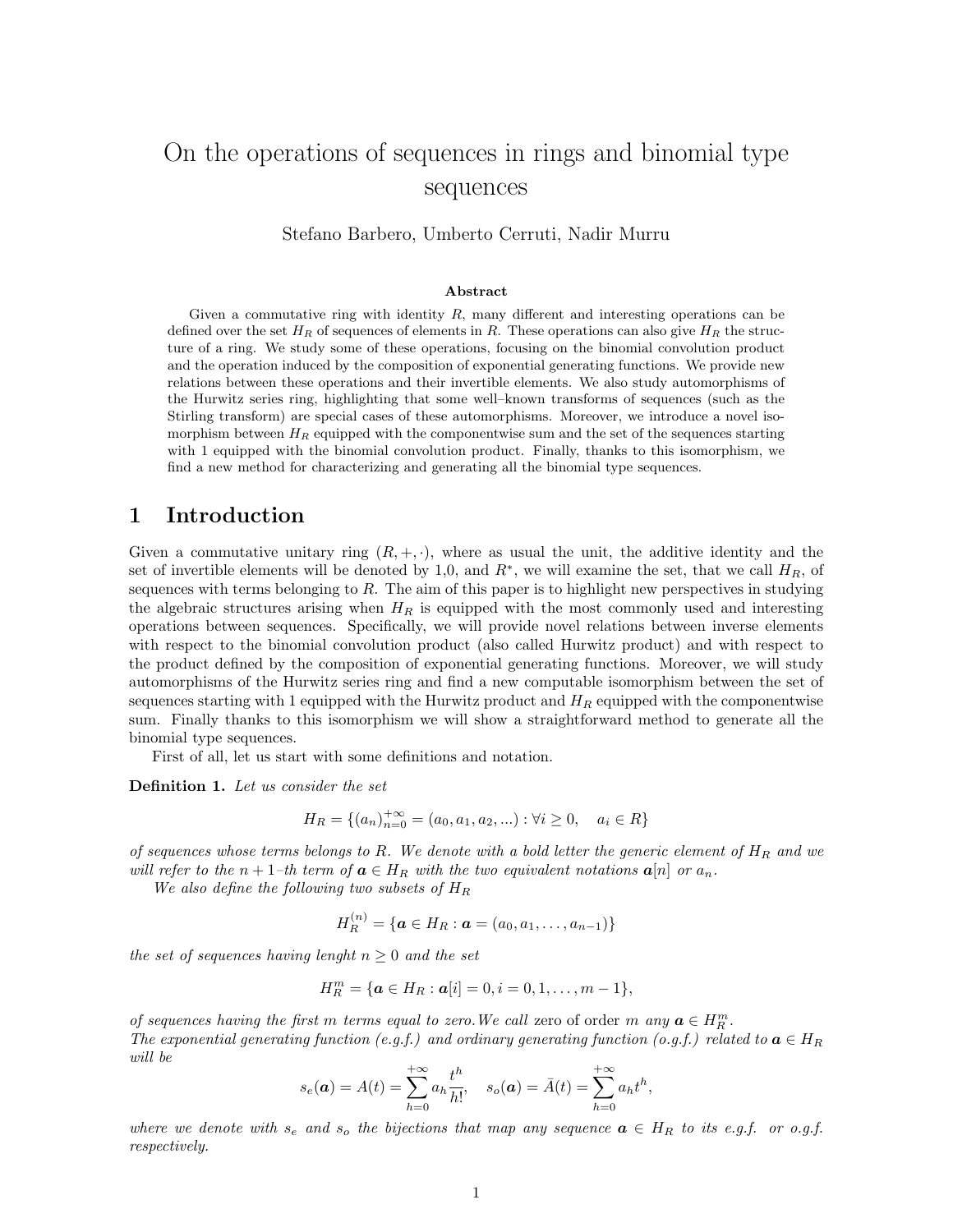We define two useful transform acting on sequences  $a \in H_R$ .

**Definition 2.** The transforms  $\lambda_{-}$  (the shift operator) and  $\lambda_{+,u}, u \in R$ , map any sequence  $\mathbf{a} \in H_R$ respectively into the sequences

$$
\lambda_{-}(\mathbf{a}) := (a_1, a_2, \ldots), \quad \lambda_{+,u}(\mathbf{a}) := (u, a_0, a_1, \ldots).
$$

Finally we recall the definition of an important family of partition polynomials.

**Definition 3.** Let us consider the sequence of variables  $X = (x_1, x_2, \ldots)$ . The complete ordinary Bell polynomials are defined by

$$
B_0(X) = 1
$$
,  $\forall n \ge 1$   $B_n(X) = B_n(x_1, x_2,..., x_n) = \sum_{k=1}^n B_{n,k}(X)$ ,

where  $B_{n,k}(X)$  are the partial ordinary Bell polynomials, with

$$
B_{0,0}(X) = 1, \quad \forall n \ge 1 \quad B_{n,0}(X) = 0, \quad \forall k \ge 1 \quad B_{0,k}(X) = 0,
$$
  

$$
B_{n,k}(X) = B_{n,k}(x_1, x_2, \dots, x_n) = k! \sum_{\substack{i_1 + 2i_2 + \dots + ni_n = n \\ i_1 + i_2 + \dots + i_n = k}} \prod_{j=1}^{n} \frac{x_j^{i_j}}{i_j!},
$$

or, equivalently,

$$
B_{n,k}(X) = B_{n,k}(x_1, x_2, \dots, x_{n-k+1}) = k! \sum_{\substack{i_1 + 2i_2 + \dots + (n-k+1)i_{n-k+1} = n-k+1 \\ i_1 + i_2 + \dots + i_{n-k+1} = k}} \prod_{j=1}^{n-k+1} \frac{x_j^{i_j}}{i_j!},
$$

satisfying the equality

$$
\left(\sum_{n\geq 1}x_nz^n\right)^k=\sum_{n\geq k}B_{n,k}(X)z^n.
$$

The most simple operation we may introduce on  $H_R$  is the componentwise sum, i.e., given any  $a, b \in H_R$ , then  $a + b = c$ , where  $c_n = a_n + b_n$ , for all  $n \ge 0$ . In this case, the additive inverse of an element  $a \in H_R$  is obviously the sequence  $-a = (-a_n)_{n=0}^{+\infty}$  and  $(H_R, +)$  is a commutative group, whose identity is  $\mathbf{0} = (0, 0, 0, ...)$ . On the other hand many different operations, playing the role of a product, can be defined on  $H_R$ .

#### The Hadamard product

Given two sequences  $a, b \in H_R$ , the Hadamard product  $a \bullet b$  is the componentwise product, i.e.,  $a \bullet b = c$ , where  $c_n = a_n \cdot b_n$ , for all  $n \geq 0$ . A sequence  $\boldsymbol{a} \in H_R$  is invertible with respect to • if and only if for all  $n \geq 0$   $a_n \in R^*$ . The identity is clearly the sequence made up with all the elements equal to 1, which we denote by 1. This product takes its name since the paper of Hadamard [12]. Some recent and interesting studies on the Hadamard product can be found, e.g., in [1] and [8].

#### The Hurwitz product

Another well-known and studied operation is the Hurwitz product (also called binomial convolution product) that we denote with  $\star$ . Given  $a, b \in H_R$ , the Hurwitz product is defined as  $a \star b = c$ , where

$$
\forall n \ge 0, \quad c_n = \sum_{h=0}^n \binom{n}{h} a_h b_{n-h}.
$$

The identity with respect to the Hurwitz product is the sequence  $\bar{\mathbf{1}} = (1, 0, 0, \ldots)$ . Moreover the Hurwitz product and the product between e.g.f.s of sequences are strictly related. Indeed if  $s_e(a) = A(t)$  and  $s_e(b) = B(t)$  then

$$
s_e(\mathbf{a} \star \mathbf{b}) = A(t)B(t) = s_e(\mathbf{a})s_e(\mathbf{b}).
$$
\n(1)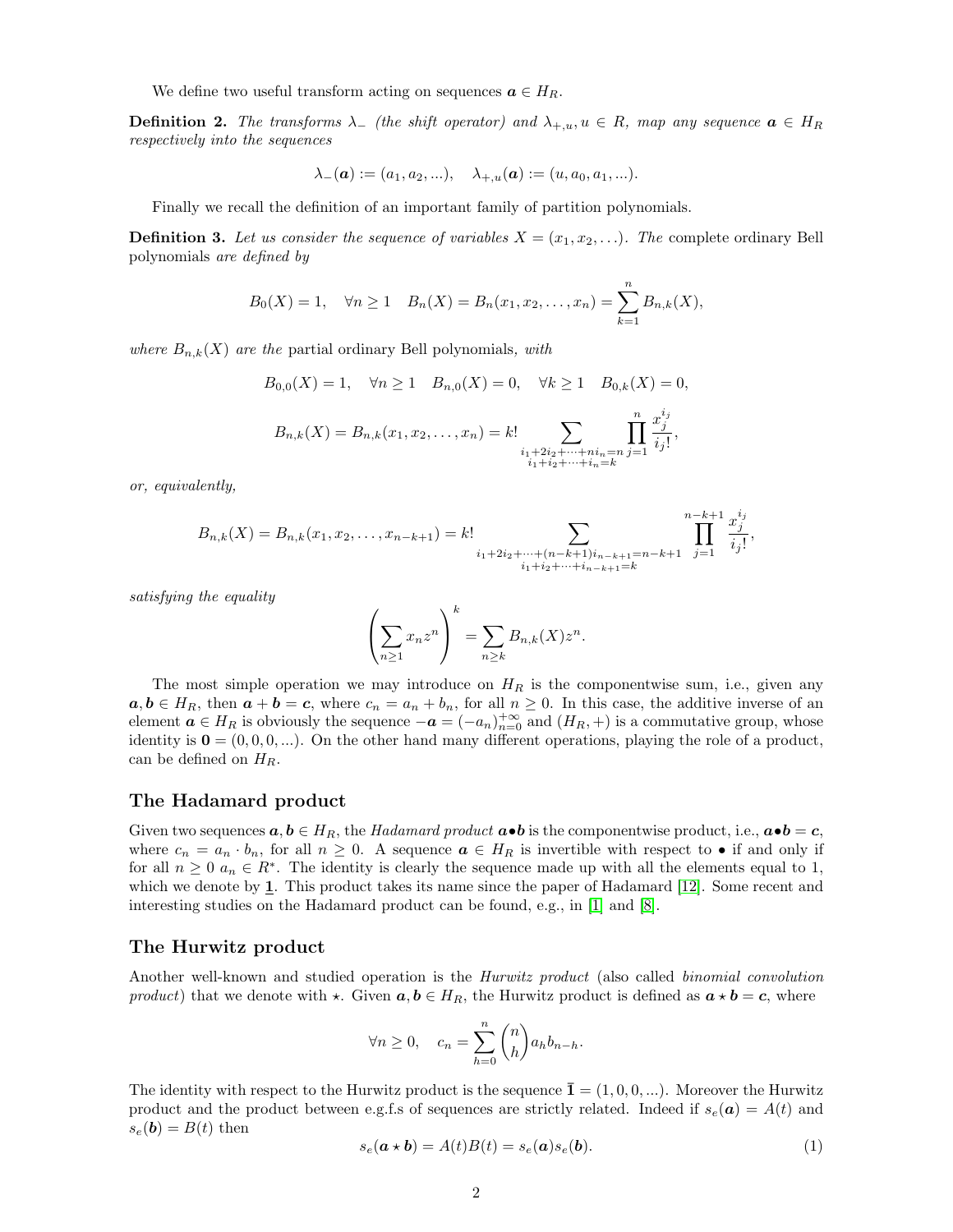**Remark 1.** If we consider the set  $H_R[[t]]$  of the formal power series of the form  $\sum_{h=0}^{+\infty} a_h \frac{t^h}{h!}$  $\frac{c}{h!}$ , then  $(H_R[[t]], +, \star)$  is the Hurwitz series ring. The Hurwitz series ring has been extensively studied during the years, latest papers on this subject are, e.g.,  $[13]$ ,  $[3]$ ,  $[9]$ ,  $[4]$ .

An element  $a \in H_R$  is invertible with respect to  $\star$  if and only if  $a_0 \in R^*$ . In the following, we will denote by  $a^{-1}$  such an inverse and with  $H_R^*$  the set of the invertible sequences in  $H_R$  with respect to the Hurwitz product  $\star$ . When it exists, the inverse  $\mathbf{b} = \mathbf{a}^{-1}$  can be recursively evaluated using the relations

$$
b_0 = a_0^{-1}
$$
,  $b_n = -a_0^{-1} \sum_{h=1}^n {n \choose h} a_h b_{n-h}$ ,  $n \ge 1$ .

Furthermore we easily observe from (1) that the relation between the e.g.f. of  $a = A(t)$  and  $a^{-1}$  is

$$
s_e({\bm{a}}^{-1}) = \frac{1}{A(t)} = (s_e({\bm{a}}))^{-1}
$$

since  $s_e(a \star a^{-1}) = s_e(\bar{1}) = 1$ . We point out that a closed expression for  $a^{-1}$  has been found in [2] by means of the Bell polynomials. We report this result in the following theorem.

**Theorem 1.** Let  $a \in H_R^*$ , and  $b = a^{-1}$ . Then for all  $n \ge 0$ , we have

$$
b_n = \frac{n! B_n(g_0, g_1, g_2, \dots, g_n)}{a_0},\tag{2}
$$

.

where

$$
g = (g_n)_{n=0}^{+\infty} = \left(-\frac{a_{n+1}}{a_0(n+1)!}\right)_{n=0}^{+\infty}
$$

#### The Cauchy product

The Cauchy product  $*$  between two sequences  $a, b \in H_R$ , defined as  $a * b = c$ , where

$$
\forall n \ge 0, \quad c_n = \sum_{h=0}^n a_h b_{n-h},
$$

is striclty connected to the Hurwitz product. Indeed, the map

$$
\gamma : (H_R, +, *) \to (H_R, +, *), \quad \gamma(\mathbf{a})[n] = n! \mathbf{a}[n], n \ge 0
$$
\n
$$
(3)
$$

is obviously an isomorphism. Thus all the considerations regarding the Hurwitz product  $\star$  can be viewed in terms of the Cauchy product, and vice versa. In the following, we will mainly deal with the Hurwitz product  $\star$ .

### Compositions of generating functions

Finally, we can define two products by composing ordinary and exponential generating functions. Specifically, given  $a, b \in H_R$ , we define  $a \circ_a b = c$  and  $a \circ_e b = d$ , where

$$
c = s_o^{-1} \left( \sum_{h=0}^{+\infty} a_h \left( \sum_{k=0}^{+\infty} b_k t^k \right)^h \right), \quad d = s_e^{-1} \left( \sum_{h=0}^{+\infty} \frac{a_h}{h!} \left( \sum_{k=0}^{+\infty} b_k \frac{t^k}{k!} \right)^h \right).
$$

Let us observe that these products are defined only if the sequence  $\boldsymbol{b}$  is a zero of order  $\geq 1$ .

In the following, we will often use the product  $\circ_e$  obtained by the composition of exponential generating functions. Thus, we will write ∘ instead of  $\circ_e$ . It is easy to verify that the sequence  $\mathbf{1} = \lambda_{+,0}(\mathbf{1}) = (0, 1, 0, 0, \ldots)$  is the identity with respect to the product  $\circ$ .

A sequence  $a \in H_R$  is invertible with respect to the product  $\circ$  if and only if  $a_0 = 0$  and  $a_1 \in R^*$ . In this case, the inverse of  $\boldsymbol{a}$  that we denote by  $\boldsymbol{a}^{(-1)}$  is the sequence in  $H_R$  whose terms are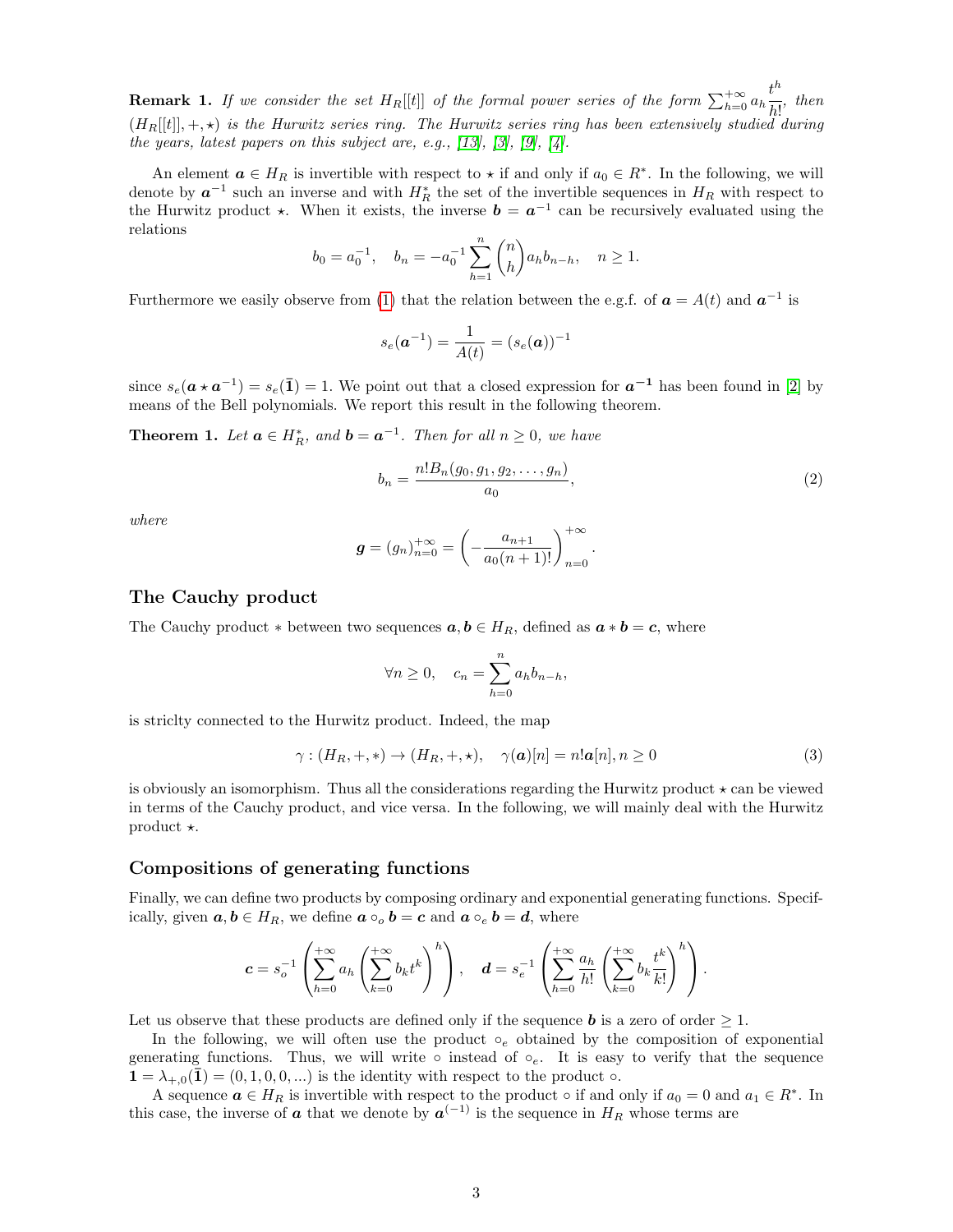$$
\mathbf{a}^{(-1)}[0] = 0, \quad \forall n \ge 1 \quad \mathbf{a}^{(-1)}[n] = \frac{(n-1)!}{a_1^n} \sum_{j=0}^{n-1} (-1)^j {n+j-1 \choose j} B_{n-1,j} (\bar{a}_1, \ldots, \bar{a}_{n-j}), \qquad (4)
$$

where  $\bar{a}_i = \frac{a_{i+1}}{a_1(i+1)!}$ ,  $i \ge 1$  (see, e.g. [5], chapter 11, for a detailed proof).

Given the sequence  $a \in H_R$ , with  $a_0 \in R^*$ , the terms of the sequence  $a^{-1}$  can be explicitly evaluated using  $(2)$ :

$$
\boldsymbol{a}^{-1} = \left(\frac{1}{a_0}, -\frac{a_1}{a_0^2}, \frac{2a_1^2 - a_0a_2}{a_0^3}, \frac{-6a_1^3 + 6a_0a_1a_2 - a_0^2a_3}{a_0^4}, \ldots\right)
$$

On the other hand, the terms of  $\lambda_{+,0}(\mathbf{a})^{(-1)}$  can be explicitly evaluated with (4):

$$
\lambda_{+,0}(\boldsymbol{a})^{(-1)} = \left(0, \frac{1}{a_0}, -\frac{a_1}{a_0^3}, \frac{3a_1^2 - a_0a_2}{a_0^5}, \frac{-15a_1^3 + 10a_0a_1a_2 - a_0^2a_3}{a_0^7}, \dots\right).
$$

There is new and simple relation between  $a^{-1}$  and  $\lambda_{+,0}(a)^{(-1)}$ , i.e., between the inverse elements with respect to the products  $\star$  and  $\circ$  respectively, as we will show in the next theorem.

**Theorem 2.** Let  $a \in H_R$  be a  $\star$ -invertible element, i.e.,  $a_0 \in R^*$ , then

$$
\boldsymbol{a}^{-1} = \lambda_{-}\left(\lambda_{+,0}(\boldsymbol{a})^{(-1)}\right) \circ \lambda_{+,0}(\boldsymbol{a}). \tag{5}
$$

.

 $\Box$ 

*Proof.* Let  $s_e(a) = A(t)$ , then

$$
s_e(\lambda_+(0, \boldsymbol{a})) = F(t) = \int A(t)dt.
$$

If  $s_e(\lambda_{+,0}(\boldsymbol{a})^{(-1)}) = G(t)$ , by definition of inverse with respect to  $\circ$ , we have

$$
F(G(t)) = G(F(t)) = t
$$

Moreover, let us observe that

$$
s_e\left(\lambda_-\left(\lambda_{+,0}(\boldsymbol{a})^{(-1)}\right)\right)=G'(t)\quad s_e\left(\lambda_-\left(\lambda_{+,0}(\boldsymbol{a})^{(-1)}\right)\circ\lambda_{+,0}(\boldsymbol{a})\right)=G'(F(t)).
$$

Thus, we have

$$
G^{\prime}(F(t))F^{\prime}(t)=1
$$

and, since  $F'(t) = A(t)$ , we obtain

$$
G'(F(t)) = \frac{1}{A(t)},
$$

that completes the proof.

It seems hard to find a simple relation like (5) describing  $\lambda_{+,0}(a)^{(-1)} = \lambda^{(-1)}$  in terms of  $a^{-1}$ . However, we easily find the following recursive expression

$$
\forall n \ge 0 \quad \lambda^{(-1)}[n+1] = n! \sum_{k=0}^{n} \frac{a^{-1}[k]}{k!} B_{n,k} \left( \bar{\lambda}^{(-1)}[1], \ldots \bar{\lambda}^{(-1)}[n-k+1] \right), \tag{6}
$$

where  $\bar{\lambda}^{(-1)} = \frac{\lambda^{(-1)}[i]}{i!}$  $\frac{f^{[i]}(i)}{i!}$  for all  $i \geq 1$ . Indeed, using the same notation as in the previous theorem, we know that

$$
F'(G(t))G'(t) = 1
$$
,  $F'(G(t)) = A(G(t))$ .

Thus,

$$
G'(t) = \frac{1}{A(G(t))}
$$

and since

$$
\frac{1}{A(G(t))} = \sum_{k=0}^{+\infty} \frac{a^{-1}[k]}{k!} (G(t))^k = \sum_{n=0}^{+\infty} \left( \sum_{k=0}^n \frac{a^{-1}[k]}{k!} B_{n,k} \left( \bar{\lambda}^{(-1)}[1], \dots, \bar{\lambda}^{(-1)}[n-k+1] \right) \right) t^n,
$$
  

$$
G'(t) = \sum_{n=0}^{+\infty} \frac{\lambda^{(-1)}[n+1]}{n!} t^n
$$

we obtain (6).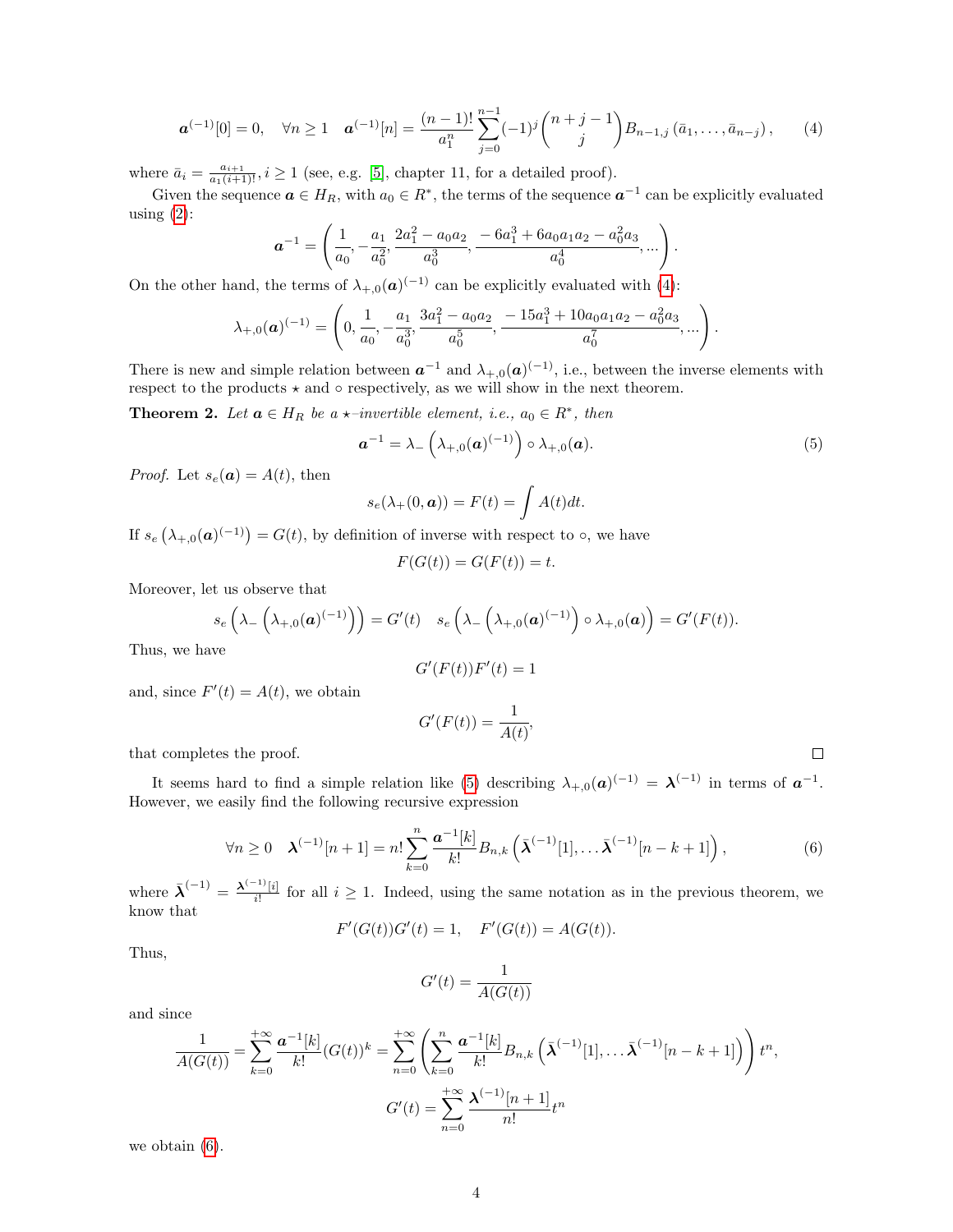#### Automorphisms

Some distributive properties hold for the products  $\bullet$ ,  $\star$ ,  $\circ$ . We summarize them in the following proposition.

**Proposition 1.** Given any  $\mathbf{b} \in H_R^0$  and  $\mathbf{a}, \mathbf{c} \in H_R$ , we have

-  $(a + c) \circ b = (a \circ b) + (c \circ b);$  $-a \times c$ )  $\circ b = (a \circ b) \times (c \circ b).$ 

Given the sequence  $\beta(r) = (r^n)_{n=0}^{+\infty}$ , for any  $r \in R$ , and any  $a, c \in H_R$ , we have

$$
-(\mathbf{a}+\mathbf{c})\bullet\beta(r)=(\mathbf{a}\bullet\beta(r))+(c\bullet\beta(r));
$$

$$
-(\mathbf{a} \star \mathbf{c}) \bullet \beta(r) = (\mathbf{a} \bullet \beta(r)) \star (\mathbf{c} \bullet \beta(r)).
$$

*Proof.* The proof is straightforward remembering that  $+$  and  $\star$  represent the sum and the product of formal exponential series, respectively.  $\Box$ 

Clearly the product  $\bullet$  by  $\beta(r)$  may be considered as an endomorphism of the ring  $(H_R, +, \star)$ . Moreover, we can also introduce a class of endomorphisms in  $(H_R, +, \star)$  by means of the product  $\circ$  by  $\mathbf{b} \in H_R^0$ . We explicitly state these important and immediate consequences of the previous proposition

**Corollary 1.** For any  $z \in R$  and any fixed sequence  $\mathbf{b} \in H_R^0$  the maps

$$
\mathcal{H}_{\beta(z)} : (H_R, +, \star) \to (H_R, +, \star), \quad \mathcal{H}_{\beta(r)}(a) = a \bullet \beta(r)
$$

$$
\mu_b : (H_R, +, \star) \to (H_R, +, \star), \quad \mu_b(a) = a \circ b
$$

are endomorphisms. Furthermore, if  $r, \mathbf{b}[1] \in R^*$  then  $\mathcal{H}_{\beta(z)}$  and  $\mu_{\mathbf{b}}$  are authomorphisms whose inverses are, respectively,  $\mathcal{H}_{\beta(r^{-1})}$  and  $\mu_b^{-1} = \mu_{b^{(-1)}}$  and the identity authomorphism is  $\mathcal{H}_{\mathbf{\underline{1}}} = \mu_{\mathbf{1}}$ .

Some interesting classical transforms acting on sequences may be interpreted as special cases of automorphisms  $\mu_b$  of  $(H_R, +, \star)$  for a suitable choiche of b. Let us summarize these transforms in the following definition.

**Definition 4.** Given any sequence  $\mathbf{a} \in H_R$ , we define

1. the alternating sign transform  $\mathcal E$  that maps  $\boldsymbol a$  into a sequence  $\boldsymbol b = \mathcal E(\boldsymbol a) \in H_R$ , whose terms are

$$
b_n = (-1)^n a_n;
$$

2. the Stirling transform S that maps **a** into a sequence  $\mathbf{b} = \mathcal{S}(\mathbf{a}) \in H_R$ , whose terms are

$$
b_n = \sum_{h=0}^n \binom{n}{h} a_h,
$$

where  $\{n\}$  are the Stirling numbers of the second kind (see e.g. [11], chapter 6, for definition and properties of Stirling numbers of first and second kind);

3. the inverse  $S^{-1}$  of the Stirling transform that maps  $\boldsymbol{a}$  into a sequence  $\boldsymbol{b} = S^{-1}(\boldsymbol{a}) \in H_R$ , whose terms are

$$
b_n = \sum_{h=0}^n (-1)^{n-h} \begin{bmatrix} n \\ h \end{bmatrix} a_h,
$$

where  $\begin{bmatrix} n \\ h \end{bmatrix}$  are the (unsigned) Stirling numbers of the first kind.

The transform  $\mathcal E$  is often used for studying properties of sequences, also for its simple but important effect on e.g.f.s, since if  $s_e(a) = A(t)$ , then  $s_e(\mathcal{E}(a)) = A(-t)$  for all  $a \in H_R$ . Clearly,  $\mathcal E$  is an automorphism of  $(H_R, +, \star)$ , since we have  $\mathcal{E} = \mu_{-1}$ . Furthermore, to clearly identify the sequence **b** such that  $S = \mu_b$  we need the following result

**Proposition 2.** Given  $a \in H_R$ , if  $s_e(a) = A(t)$ , then  $s_e(S(a)) = A(e^t - 1)$ .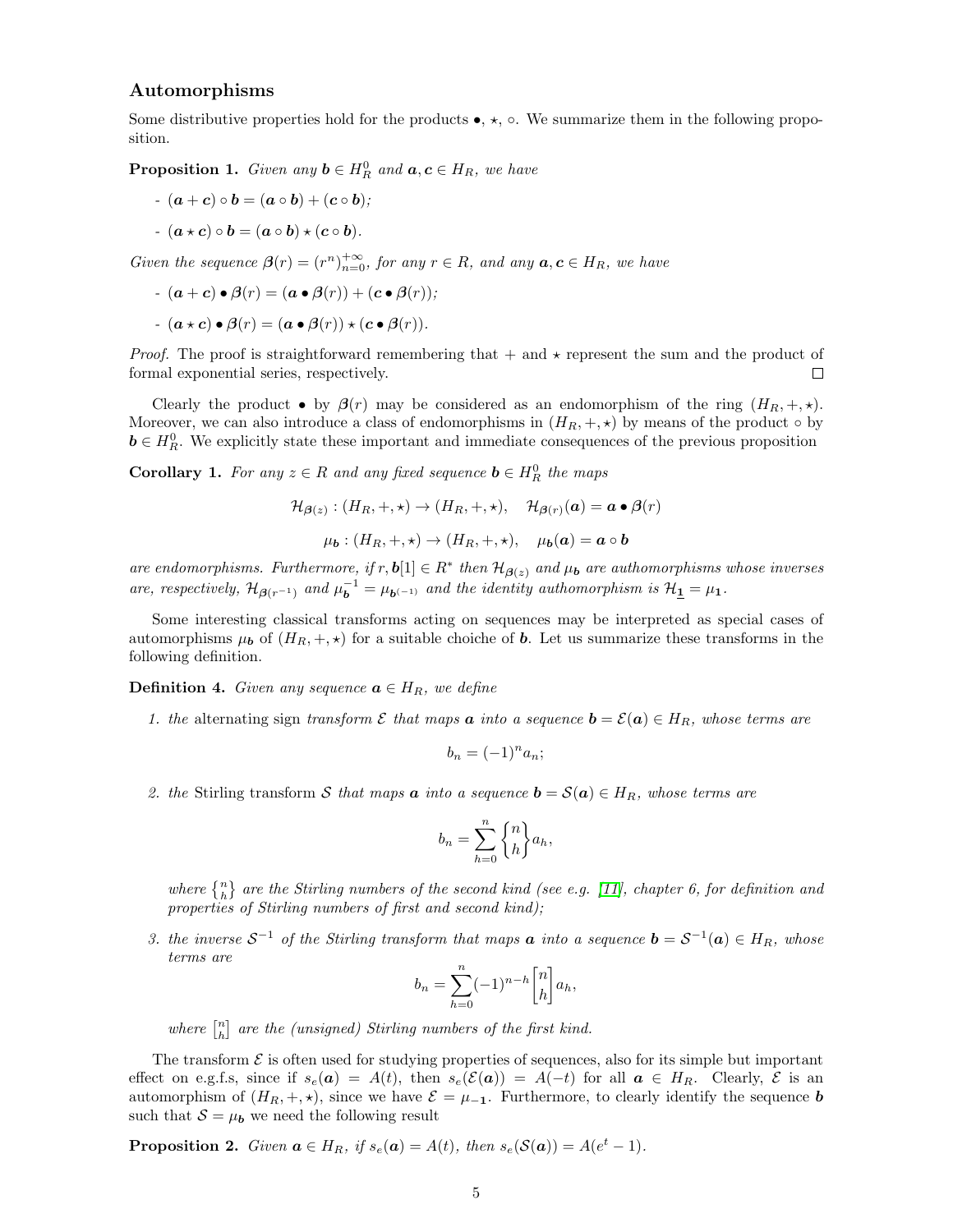*Proof.* Let us recall that  $\{n\} = 0$  when  $h > n$  and

$$
\sum_{n=0}^{+\infty} \begin{Bmatrix} n \\ h \end{Bmatrix} \frac{t^n}{n!} = \frac{(e^t - 1)^h}{h!},
$$

see [11] pag. 337. Thus, we have

$$
B(t) = \sum_{n=0}^{+\infty} \left( \sum_{h=0}^{n} \binom{n}{h} a_h \right) \frac{t^n}{n!} = \sum_{h=0}^{+\infty} a_h \left( \sum_{n=0}^{+\infty} \binom{n}{h} \frac{t^n}{n!} \right) = \sum_{h=0}^{+\infty} a_h \frac{(e^t - 1)^h}{h!} = A(e^t - 1).
$$

Now, observing that  $s_e^{-1}(e^t - 1) = (0, 1, 1, 1, ...) = \lambda_{+,0}(\underline{1})$ , we have

 $\mathcal{S} = \mu_{\lambda_{+,0}(\mathbf{\underline{1}})}.$ 

Since from Proposition 2 we also easily find that  $s_e(\mathcal{S}^{-1}(\boldsymbol{a})) = A(\log(t+1))$ , from the formal power series identity

$$
\log(t+1) = \sum_{h=1}^{+\infty} (-1)^{h-1} (h-1)! \frac{t^h}{h!},
$$

we have

$$
\mathcal{S}^{-1} = \mu_{\lambda_{+,0}(\mathcal{E}(\boldsymbol{f}))},
$$

where  $f = (0, 1, 2, ...)$  is the sequence of the factorial numbers A000142 in Oeis [16].

## 2 Isomorphisms

In the following we focus on a subgroup of  $H_R^*$ , the set of invertible elements of  $H_R$  with respect to the Huwitz product. Specifically, we consider

$$
U_R = \{ \mathbf{a} \in H_R^* : a_0 = 1 \},\
$$

and we indicate by  $U_R^{(n)}$  the set of sequences in  $U_R$  of lenght n. Furthermore we will deal with products and powers of sequences with respect to the Hurwitz product.

Given  $\mathbf{a} \in U_R$  with  $s_e(\mathbf{a}) = A(t)$ , we let  $\mathbf{a}^x$  denote the sequence such that  $s_e(\mathbf{a}^x) = (A(t))^x$ . The sequence  $a^x$  can be viewed as a sequence of polynomials in the variable x and we use the notation  $p^{(a)}(x) = a^x$  in order to highlight this, i.e.,

$$
p^{(\mathbf{a})}(x) = \left(p_n^{(\mathbf{a})}(x)\right)_{n=0}^{+\infty} = (\mathbf{a}^x[n])_{n=0}^{+\infty},
$$

where  $p_n^{(\mathbf{a})}(x) \in R[x]$ . Clearly we also have

$$
p^{(a)}(x+y) = p^{(a)}(x) \star p^{(a)}(y)
$$
\n
$$
(7)
$$

since  $(A(t))^{x+y} = (A(t))^{x}(A(t))^{y}$ . In the next proposition, we will provide a closed form for the coefficients of the polynomials  $p_n^{(\mathbf{a})}(x)$ .

**Proposition 3.** Given the polynomial  $p_n^{(\mathbf{a})}(x) = \sum_{j=0}^n c_j x^j$ , then

$$
c_j = \sum_{h=0}^{n-j} (-1)^h \frac{n!}{(h+j)!} \binom{h+j}{j} B_{n,h+j}(a_1,\ldots,a_{n-h-j+1}),\tag{8}
$$

for  $j = 0, 1, 2, ..., n$ , where  $\begin{bmatrix} k \\ j \end{bmatrix}$  are the (unsigned) Stirling numbers of the first kind.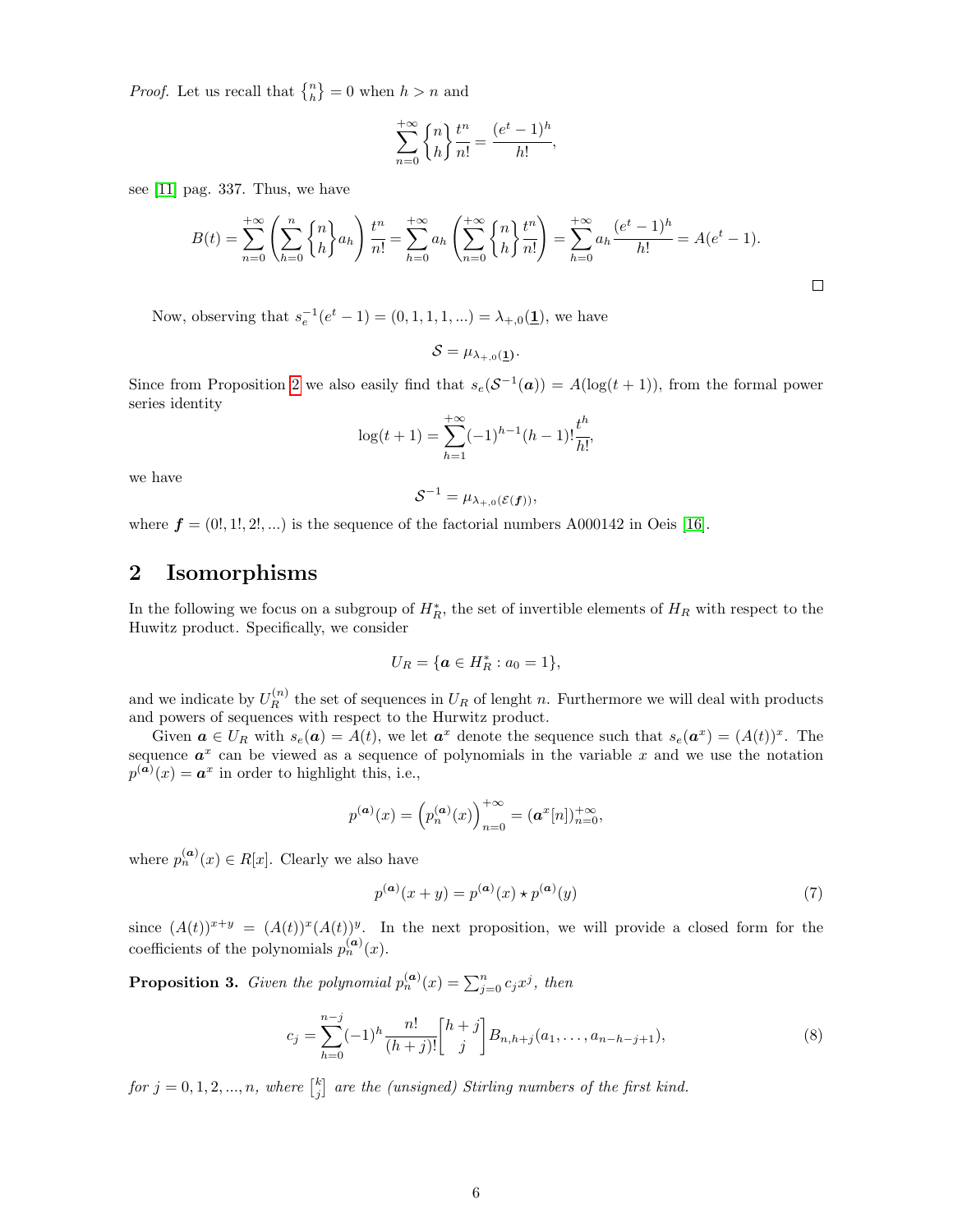*Proof.* Since  $a = (1, a_1, a_2, ...)$  has e.g.f.  $A(t) = 1 + \sum_{n=1}^{+\infty}$  $a_n$  $\frac{a_n}{n!}t^n$ , we have

$$
(A(t))^x = \left(1 + \sum_{n=1}^{+\infty} \frac{a_n}{n!} t^n\right)^x = \sum_{k=0}^{+\infty} {x \choose k} \sum_{n \ge k} B_{n,k}(a_1, \dots, a_{n-k+1}) t^n =
$$
  
= 
$$
\sum_{n=0}^{+\infty} \frac{1}{n!} \left(n! \sum_{k=0}^{n} {x \choose k} B_{n,k}(a_1, \dots, a_{n-k+1})\right) t^n.
$$

Thus,

$$
p_n^{(\mathbf{a})}(x) = n! \sum_{k=0}^n {x \choose k} B_{n,k}(a_1, \dots, a_{n-k+1}).
$$
\n(9)

Moreover, from equation 6.13 in [11], we can write

$$
\binom{x}{k} = \frac{(-1)^k}{k!} \sum_{j=0}^k (-1)^j \binom{k}{j} x^j \tag{10}
$$

and finally, substituting this equality in (9)

$$
p_n^{(\mathbf{a})}(x) = \sum_{j=0}^n \left( n! \sum_{k=j}^n B_{n,k}(a_1, \dots, a_{n-k+1}) \frac{(-1)^k}{k!} (-1)^j \begin{bmatrix} k \\ j \end{bmatrix} \right) x^j
$$

from which, replacing the index k with  $h = k - j$ , the thesis follows.

Interesting consequences arise studying the sequences  $a^x \in U_R$  with respect to the Hurwitz product. From (8) or evaluating the sequence of formal derivatives of  $(A(t))^x$ 

$$
x(A(t))^{x-1}A'(t), x(A(t))^{x-1}A''(t) + (x - 1)x(A(t))^{x-2}A'(t)^{2},...
$$

we easily obtain that  $p_0^{(a)}(x) = 1$  and  $x|p_n^{(a)}(x)$  for  $n \ge 1$ . Now if we consider, for example,  $R = \mathbb{Z}_n$ , we have for any  $a \in U_{\mathbb{Z}_n}$ ,  $a^n = (1,0,0,...) = \overline{1}$ . Moreover, let p be a prime number, then any element different from  $\bar{1}$  in  $U_{\mathbb{Z}_p}$  has period p. Thus  $(U_{\mathbb{Z}_p}^{(n)}, \star)$  is a finite group of order  $p^{n-1}$  and by the structure theorem for finite abelian groups, we have the following isomorphism

$$
\left(U_{\mathbb{Z}_p}^{(n)},\star\right) \simeq \left(H_{\mathbb{Z}_p}^{(n-1)},+\right). \tag{11}
$$

Since (11) holds for every prime p we also have for all  $n \geq 2$ 

$$
\left(U^{(n)}_{\mathbb{Z}},\star\right)\simeq \left(H^{(n-1)}_{\mathbb{Z}},+\right)
$$

and consequently

$$
(U_{\mathbb{Z}}, \star) \simeq (H_{\mathbb{Z}}, +). \tag{12}
$$

The interesting isomorphism (12) is only a special case of a more general computable isomorphism that we can provide between  $(U_R, \star)$  and  $(H_R, +)$ . Let us consider the infinite set of sequences  $\mathcal{B} =$  ${\{b^{(1)},b^{(2)},b^{(3)},...\}}$ , where

$$
\mathbf{1} = \mathbf{b}^{(1)} = (1, 1, 1, 1, \ldots), \mathbf{b}^{(2)} = (1, 0, 1, 0, \ldots), \mathbf{b}^{(3)} = (1, 0, 0, 1, 0, \ldots), \ldots
$$

i.e., for  $i \geq 2$ ,  $b^{(i)}[i] = 1$  and  $b^{(i)}[k] = 0$  for any  $k \neq 0, i$ .

**Definition 5.** We define two elements **a** and **b** of  $U_R$  as independent if  $\langle a \rangle \cap \langle b \rangle = \overline{1}$ , where  $\langle u \rangle$  is the subgroup of  $(U_R, \star)$  generated by  $u \in U_R$ .

Clearly the sequences  $b^{(i)}$  are mutually independent, since

$$
p^{(b^{(1)})}(x) = (b^{(1)})^x = (x^n)_{n=0}^{+\infty}
$$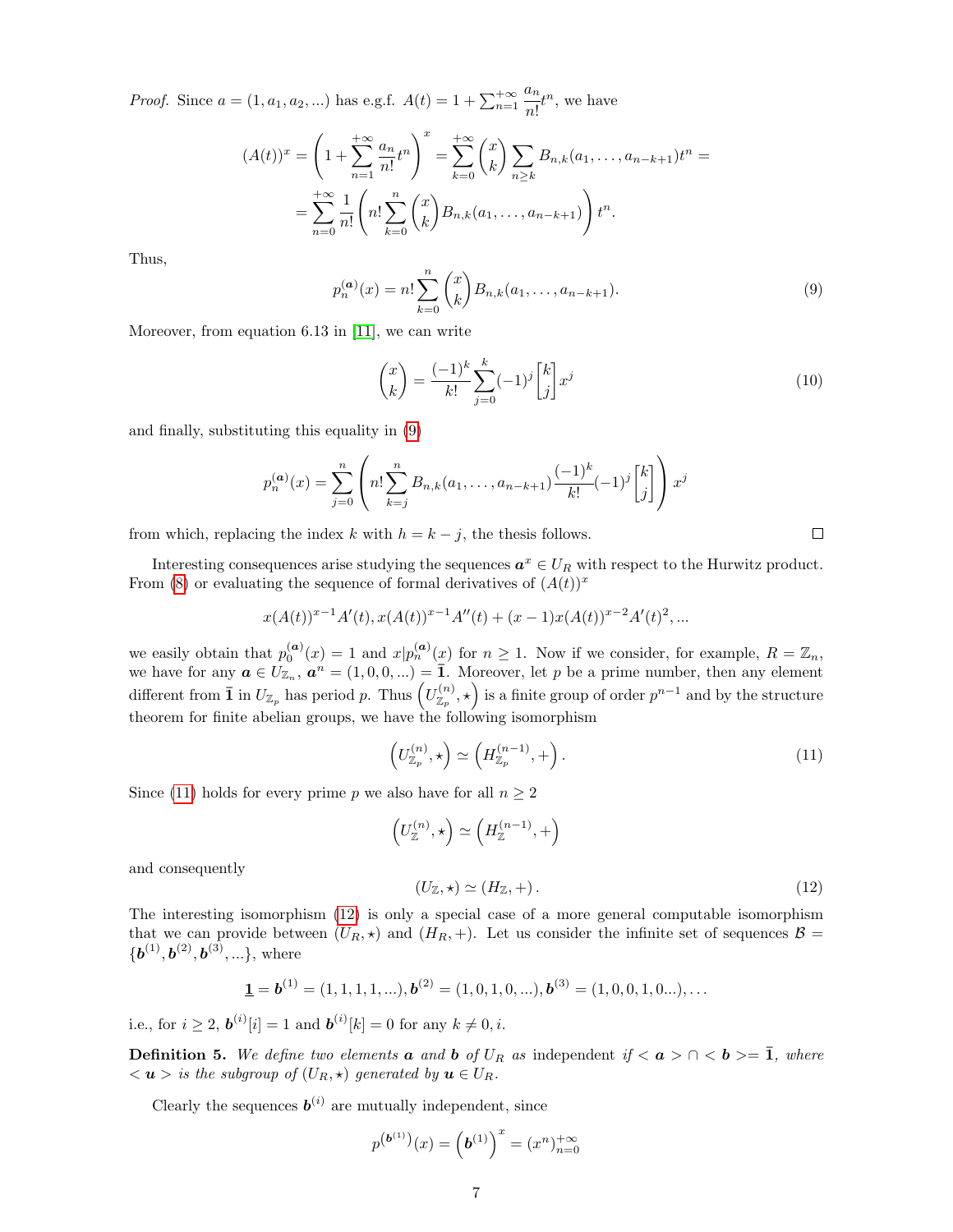and considering  $p^{(\boldsymbol{b}^{(i)})}(x) = (\boldsymbol{b}^{(i)})^x$ , we surely have

$$
\forall i \ge 2, \quad p_1^{(\mathbf{b}^{(i)})}(x) = \dots = p_{i-1}^{(\mathbf{b}^{(i)})}(x) = 0.
$$

Thus we may consider the set  $\mathcal B$  as a basis of  $(U_R, \star)$ .

**Remark 2.** The sequences  $p^{(b^{(i)})}(x)$  can be evaluated in a fast way by the following formulas. We have for  $i \geq 2$ 

$$
p_0^{(b^{(i)})}(x) = 1, \quad p_n^{(b^{(i)})}(x) = \begin{cases} 0, & n \not\equiv 0 \pmod{i} \\ \binom{x}{k} \frac{(ik)!}{(i!)^k} = \frac{(ik)!}{k!(i!)^k} \prod_{h=1}^k (x - h + 1), & n = ki \end{cases} \tag{13}
$$

and when  $i = 1$  obviously

$$
\forall n \ge 0 \quad p_n^{(b^{(1)})}(x) = x^n \tag{14}
$$

The equalities (13) and (14) easily follow by relation (9) in Proposition 3 and Definition 3 of partial ordinary Bell polynomials, or considering for all  $i \geq 1$  the e.g.f.s  $s_e\left(\left(\boldsymbol{b}^{(i)}\right)^x\right)$ .

Now we can explicitly define an isomorphism between  $(H_R^{(n-1)},+)$  and  $(U_R^{(n)},\star)$  by means of the basis B.

**Theorem 3.** Let  $\tau^{(n)}$ :  $(H_R^{(n-1)},+) \rightarrow (U_R^{(n)},\star)$  be defined as follows

$$
\tau^{(n)}: \boldsymbol{x} = (x_0, ..., x_{n-2}) \mapsto \prod_{k=1}^{n-1} \left( \boldsymbol{b}^{(k,n)} \right)^{x_{k-1}} = \prod_{k=1}^{n-1} p^{\left( \boldsymbol{b}^{(k,n)} \right)} (x_{k-1})
$$

where  $\mathbf{b}^{(k,n)}$  is the sequence  $\mathbf{b}^{(k)}$  of length n,  $n \geq 2$ . Then  $\tau^{(n)}$  is an isomorphism.

*Proof.* Given any  $x, y \in H_R^{(n-1)}$  as a straightforward consequence of (7) we have

 $\tau^{(n)}(\boldsymbol{x}+\boldsymbol{y})=\tau^{(n)}(\boldsymbol{x})\star\tau^{(n)}(\boldsymbol{y}).$ 

Moreover, given any  $a = (1, a_1, ..., a_{n-1}) \in U_R^{(n)}$  there exists one and only one sequence  $x \in H_R^{(n-1)}$ wholeover, given any  $\mathbf{u} = (1, u_1, ..., u_{n-1}) \in \mathcal{O}_R$  there exists one and only one sequence  $\mathbf{x} \in \mathcal{H}_R$ <br>such that  $\tau^{(n)}(\mathbf{x}) = \mathbf{a}$ . To prove this claim, first of all we describe explicitly the terms of  $\tau^{(n)}(\math$ equations (13), (14), and the definition of Hurwitz product  $\star$ 

$$
\begin{cases}\n\tau^{(n)}(\boldsymbol{x})[0] = 1, \\
\tau^{(n)}(\boldsymbol{x})[1] = x_0, \\
\tau^{(n)}(\boldsymbol{x})[m] = m! \sum_{\sum_{l=1}^m l_{j_l} = m} \frac{x_{0l}^{j_1}}{j_1!} \prod_{h=2}^m \frac{\binom{x_{h-1}}{j_h}}{(h!)^{j_h}}, \quad m = 2, \dots, n-1\n\end{cases}
$$
\n(15)

then, if we consider the equation  $\tau^{(n)}(x) = a$ , we can solve it determining in a unique way every element of x. Indeed, from (15) is straightforward to observe that for  $i = 1, \ldots, n - 1$  the term  $x_{i-1}$  appears for the first time and with power 1 in the expression of  $\tau^{(n)}(x)[i]$ . Thus we obtain from (15) the following system of equations

$$
x_0 = a_1, \quad x_1 + x_0^2 = a_2, \quad x_{i-1} + P(x_0, ..., x_{i-2}) = \tau^{(n)}(\boldsymbol{x})[i] = a_i, \quad i = 3, ..., n-1,
$$
 (16)

where

$$
P(x_0, ..., x_{i-2}) = i! \sum_{\sum_{l=1}^{i-1} l j_l = i} \frac{x_0^{j_1}}{j_1!} \prod_{h=2}^{i-1} \frac{\binom{x_{h-1}}{j_h}}{(h!)^{j_h}}
$$

and clearly the unique solution to (16) can be recursively computed.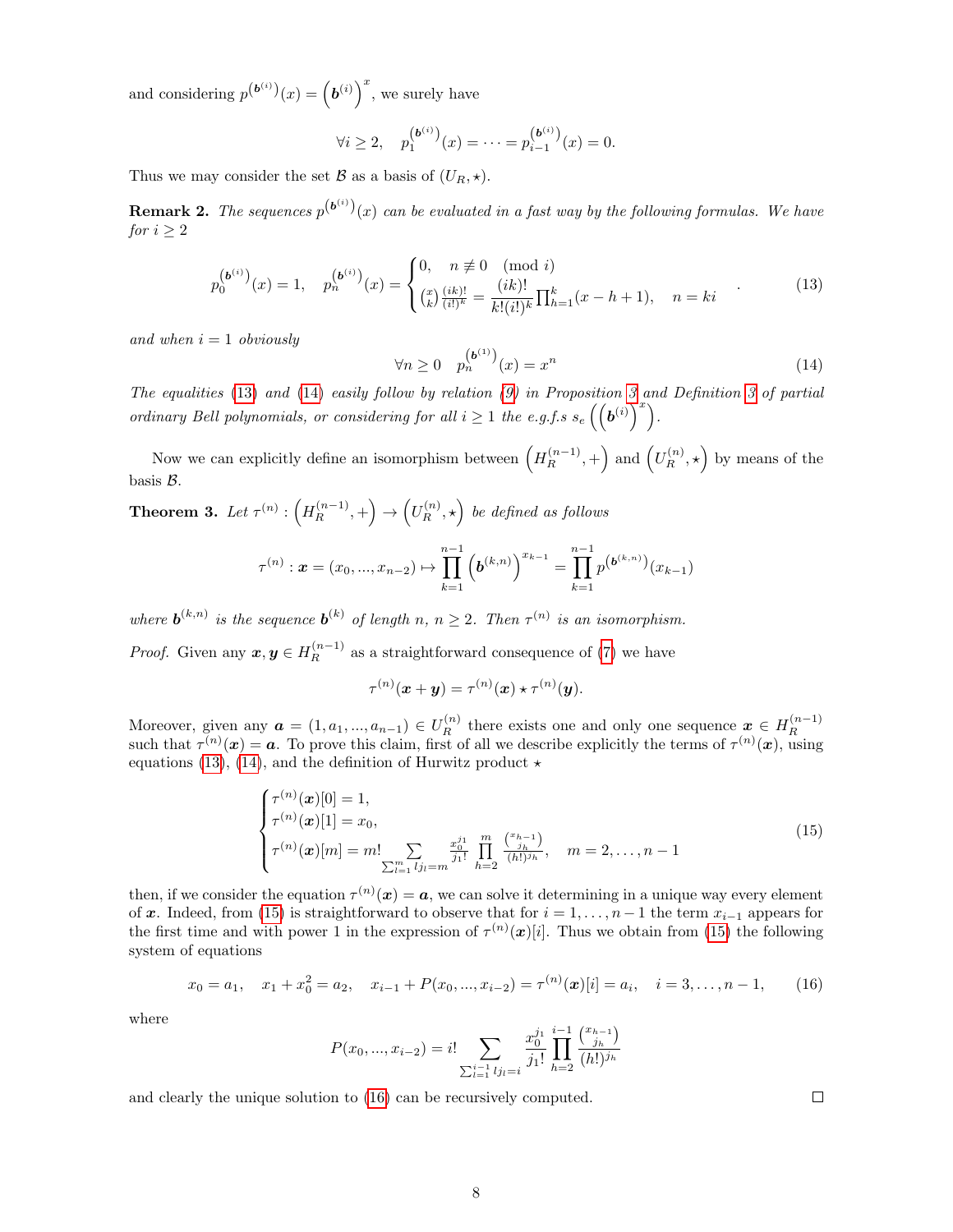**Example 1.** Given  $x = (x_0, x_1, x_2, x_3) \in H_R^{(4)}$ , we have from (15)

$$
\tau^{(5)}(\boldsymbol{x}) = (1, x_0, x_0^2 + x_1, x_0^3 + 3x_0x_1 + x_2, x_0^4 - 3x_1 + 6x_0^2x_1 + 3x_1^2 + 4x_0x_2 + x_3.)
$$

Conversely knowing  $\mathbf{a} = (1, a_1, a_2, a_3, a_4) \in U_R^{(5)}$ , recursively solving the corresponding equations (16), we get the unique solution  $\mathbf{x} \in H_R^{(4)}$  to  $\tau^{(5)}(\mathbf{x}) = \mathbf{a}$  given by

$$
x_0 = a_1, \quad x_1 = a_2 - a_1^2
$$
  
\n
$$
x_2 = a_3 - P(x_0, x_1) = a_3 - P(a_1, a_2 - a_1^2) = a_3 + 2a_1^3 - 3a_1a_2
$$
  
\n
$$
x_3 = a_4 - P(x_0, x_1, x_2) = a_4 - P(a_1, a_2 - a_1^2, a_3 + 2a_1^3 - 3a_1a_2) = a_4 - 3a_1^2 - 6a_1^4 + 3a_2 + 12a_1^2a_2 - 3a_2^2 - 4a_1a_3.
$$

As an immediate consequence of the previous theorem, we can define and evaluate the isomorphism

$$
\tau: (H_R, +) \to (U_R, \star)
$$

acting as  $\tau^{(n+1)}$  on the first *n* elements of a sequence  $\boldsymbol{x} \in H_R$ , for all  $n \geq 1$ .

Since  $R$  is a generic unitary commutative ring, we point out that all the results we have proved also hold if we consider the ring of polynomials  $R[x]$ , instead of R, dealing with sequences whose terms are polynomials. In the next section, we will consider binomial type sequences, which are strictly connected with the polynomials  $p^{(a)}(x)$  and we will use the isomorphism

$$
\tau: (H_{R[x]}, +) \to (U_{R[x]}, \star)
$$

in order to give a method for the construction of all the binomial type sequences.

### 3 Binomial type sequences

A sequence of polynomials  $q(x) = (q_n(x))_{n=0}^{+\infty}$ ,  $q_n(x) \in R[x]$ , is called a *binomial type sequence* if  $q_0(x) = 1$  and

$$
q_n(x + y) = \sum_{h=0}^{n} {n \choose h} q_n(x) q_{n-h}(x).
$$

In terms of the Hurwitz product  $\star$  the above condition can be restated as

$$
q(x + y) = q(x) \star q(y),
$$

and clearly  $q(x) \in U_{R[x]}$ .

The binomial type sequences are a very important subject deeply studied during the years. They were introduced in [17] and used in the theory of umbral calculus. On the other hand, binomial type sequences are widely used in combinatorics and probability. For instance, in [18] the author showed the use of binomial type sequences to solve many "tiling" problems and in [15] the author established new relations between binomial type sequences and Bell polynomials. Further interesting results can be found in [14], [10] and [6]. Moreover, many well–known and useful polynomials are binomial type sequences, like Abel, Laguerre and Touchard polynomials.

It is easy to see, as we have already pointed out in (7), that the polynomial sequences of the kind  $p^{(a)}(x)$  are binomial type sequences. Moreover, we have the following result, i.e., any binomial type sequences is of the form  $p^{(a)}(x)$  for a certain  $a \in U_R$ .

**Proposition 4.** If  $q(x)$  is a binomial type sequence, then there exists  $a \in U_R$  such that  $q(x) = p^{(a)}(x)$ .

*Proof.* It suffices to prove that  $s_e(q(x)) = (A(t))^x$ , where  $A(t) = s_e(a)$  for a suitable sequence  $a \in U_R$ . Let  $c_i$  be the coefficient of x in the polynomial  $q_i(x)$ . Then  $s_e(q(x)) = \exp(xf(t))$ , where  $f(t) =$  $\sum_{n=1}^{\infty} c_n \frac{t^n}{n!}$  $\frac{v}{n!}$ , as proved in [17]. Thus we have only to choose  $\mathbf{a} = s_e^{-1}(\exp(f(t)).$  $\Box$ 

The result showed in the previous proposition has been also stated in [7]. In the next theorem we highlight a novel characterization of the binomial type sequences by means of the isomorphism  $\tau$  and the basis  $\beta$  defined in the previous section.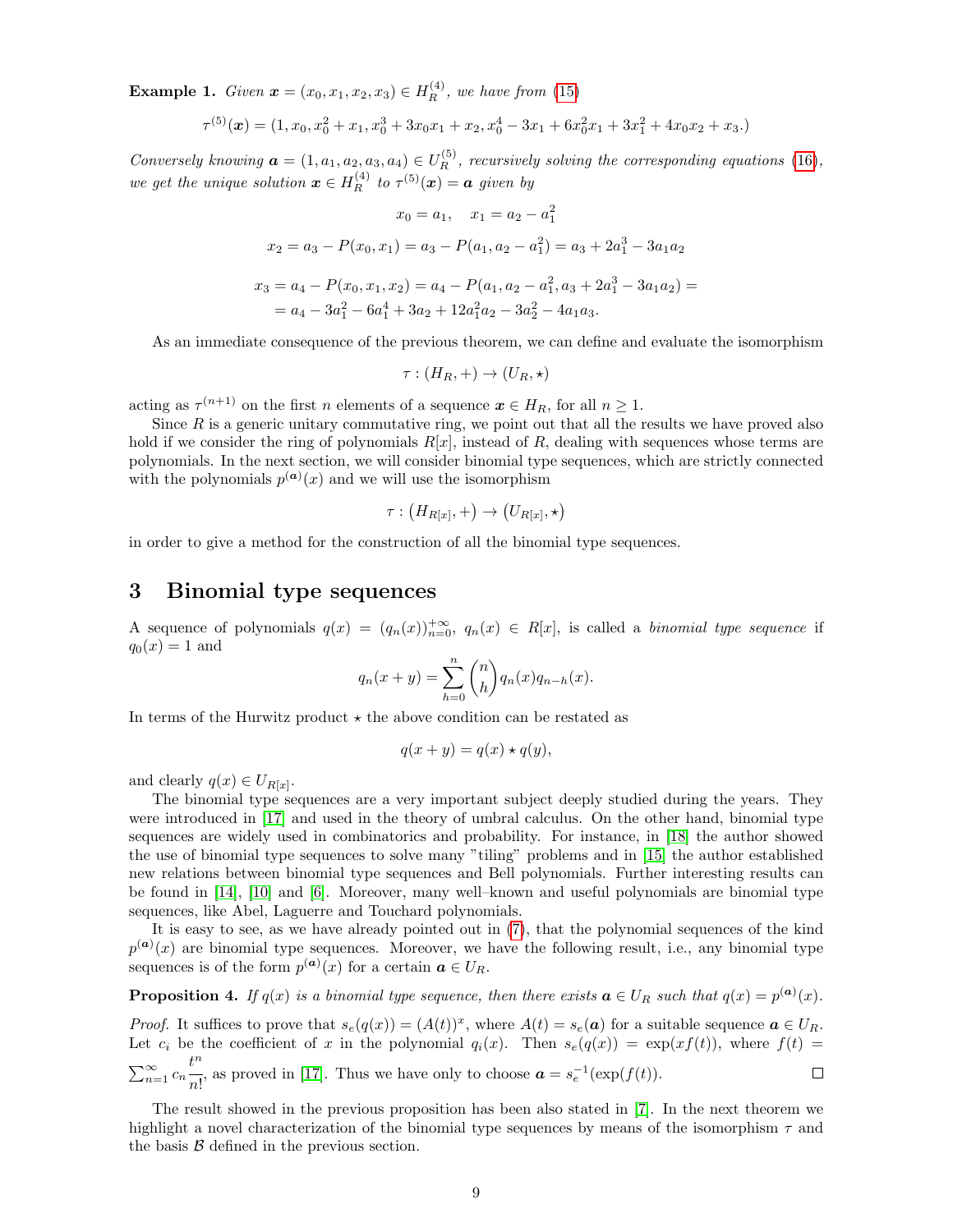**Theorem 4.** For any  $u = (u_0, u_1, ...) \in H_R$ , let  $xu = (xu_0, xu_1, ...)$  be a sequence of polynomials in  $R[x]$ , if we consider the isomorphism

$$
\tau: (H_{R[x]}, +) \to (U_{R[x]}, \star)
$$

then  $\tau(xu)$  is a binomial type sequence. Conversely, any binomial type sequence is of the form  $\tau(xu)$ for a certain sequence  $\mathbf{u} \in H_R$ .

*Proof.* The sequence  $\tau(xu)$  satisfies the relation

$$
\tau((x+y)\mathbf{u}) = \tau(x\mathbf{u} + y\mathbf{u}) = \tau(x\mathbf{u}) \star \tau(y\mathbf{u})
$$

and  $\tau(xu)[0] = 1$ , thus  $\tau(xu)$  is a binomial type sequence. On the other hand, since  $\tau$  is an isomorphism, given a binomial type sequence  $q(x) \in U_{R[x]}$  there exists a unique sequence  $r(x) = (r_i(x))_{i=0}^{+\infty} \in H_{R[x]}$ such that

$$
\tau^{-1}(q(x)) = r(x).
$$

Moreover we must have

$$
r(x+y) = r(x) + r(y)
$$
\n<sup>(17)</sup>

indeed

$$
r(x + y) = \tau^{-1}(q(x + y)) = \tau^{-1}(q(x) \star q(y)) = \tau^{-1}(q(x)) + \tau^{-1}(q(y)) = r(x) + r(y),
$$

The equation (17) is satisfied in  $H_{R[x]}$  if and only if

$$
\forall i \ge 0 \quad r_i(x) = xu_i, \quad u_i \in R.
$$

Hence,  $q(x) = \tau(xu)$  for a certain sequence  $u \in H_R$ .

We would like to point out that the previous theorem give a computable method to evaluate binomial type sequences, starting from any sequence in  $H_R$ . For example, if we consider the Fibonacci sequence  $\mathbf{F} = (1, 1, 2, 3, 5, 8, 13, \ldots)$  then, using (15), we obtain the binomial type sequence

$$
\tau(xF) = (1, x, x^2 + x, x^3 + 3x^2 + 2x, x^4 + 6x^3 + 11x^2, x^5 + 10x^4 + 35x^3 + 20x^2 + 5x, \ldots).
$$

On the other hand, given any binomial type sequence in  $U_{R[x]}$ , we have a computable method to find the sequence in  $H_R$  that generates it. In fact we provide in the following theorem a recursive formula which gives all the terms of the sequence  $u \in H_R$  such that  $\tau(xu) = q(x)$  for a given binomial type sequence  $q(x)$ .

**Theorem 5.** Let us consider a binomial type sequence  $q(x) = (q_n(x))_{n=0}^{+\infty}$ , where  $q_0(x) = 1$  and  $q_n(x) =$  $\sum_{i=1}^n c_{i,n} x^i$ . Then we have  $\tau(xu) = q(x)$  if

$$
\forall m \ge 1, \quad u_{m-1} = c_{1,m} + \sum_{k|m,k \ne 1,m} \frac{(-1)^{\frac{m}{k}} m!}{\frac{m}{k} (k!)^{\frac{m}{k}} u_{k-1}}.
$$
 (18)

*Proof.* From the definition of  $\tau$  and (15) we have

$$
\tau^{(n)}(x\mathbf{u})[0] = 1 = q_0(x), \quad \tau^{(n)}(x\mathbf{u})[1] = xu_0 = c_{1,1}x = q_1(x)
$$

and for all  $m \geq 2$ , the polynomial  $q_m(x)$  is equal to

$$
\tau^{(n)}(x\mathbf{u})[m] = m! \sum_{\substack{m\\ \sum_{l=1}^{m} l_{jl} = m}} \frac{(c_{1,1}x)^{j_1}}{j_1!} \prod_{h=2}^{m} \frac{\binom{u_{h-1}x}{j_h}}{(h!)^{j_h}}.
$$
\n(19)

Clearly  $u_0 = c_{1,1}$  and, in order to find the value of  $u_{m-1}$  for  $m \geq 2$ , we only need to find the coefficient of x in (19), since it must be equal to  $c_{1,m}$ . We observe that in the summation showed in (19) we find x multiplied by a suitable coefficient only when we consider solutions of  $\sum_{l=1}^{m} l_{jl} = m$  having the form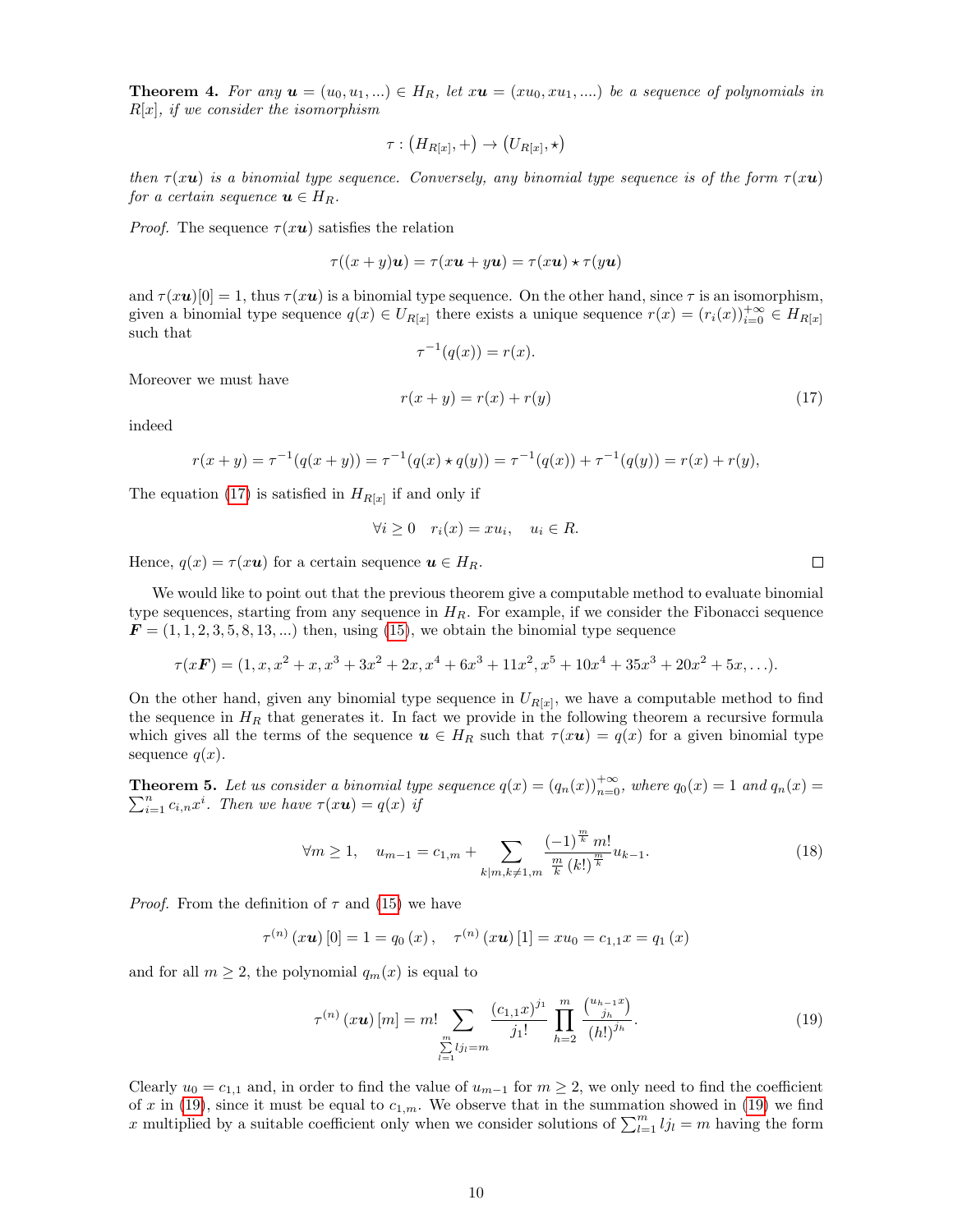$j_k = \frac{m}{k}$ , with  $j_l = 0$  for all  $l \neq k$ , where  $k|m$  and  $k \neq 1$ . Indeed, when  $k = m$  we obtain the summand  $u_{m-1}x$  and, for all  $k|m, k \neq 1, m$ , we easily find from  $\binom{u_{k-1}x}{j_k}\frac{m!}{(k!)^{j_k}}$  the summands

$$
\frac{(-1)^{j_k+1}}{(k!)^{j_k}} \frac{m!}{j_k!} \begin{bmatrix} j_k \ 1 \end{bmatrix} (u_{k-1}x) = \frac{(-1)^{j_k+1} m!}{j_k (k!)^{j_k}} u_{k-1}x
$$

using (10), since  $\binom{j_k}{1} = (j_k - 1)!$ . Thus we have

$$
u_{m-1} + \sum_{k|m,k \neq 1,m} \frac{(-1)^{\frac{m}{k}+1} m!}{\frac{m}{k} (k!)^{\frac{m}{k}}} u_{k-1} = c_{1,m},
$$

from which equation (18) easily follows.

**Remark 3.** As a straightforward consequence we observe that if p is a prime number then  $u_{p-1} = c_{1,p}$ .

It would be interesting for further research to focus on the case  $R = \mathbb{Z}$ , in order to find new relations between integer sequences and polynomial sequences of binomial type. We provide some examples listed in the table below, where, for some well–known binomial type sequences, we give the first terms of the corresponding sequence arising from (18).

| Binomial type polynomials | Expression                                                           | Corresponding $\boldsymbol{u}$                 |
|---------------------------|----------------------------------------------------------------------|------------------------------------------------|
| Increasing powers         | $r^n$                                                                | $\mathbf{1} = (1, 0, 0, 0, )$                  |
| Laguerre                  | $L_n(x) = \sum_{k=0}^n \frac{n!}{k!} \binom{n-1}{k-1}$<br>$(-x)^{n}$ | $(-1,-2,-6,-30,-120,-720,-5040,)$              |
| Touchard                  | $\{n\}x^k$<br>$T_n(x) = \sum_{k=0}^n$<br>$\prime$ $-k=0$ .           | $(1,1,1,4,1,-19,1,771,-559,)$                  |
| Abel                      | $A_n(x,a) = x(x-an)^{n-1}$                                           | $(1, -2a, 9a^2, -6a - 64a^3, 625a^4, \ldots)$  |
| Pochhammer                | $(x)_n = x(x+1)(x+2)\cdots(x+n-1)$                                   | $(1, 1, 2, 9, 24, 110, 720, 5985, 39200\dots)$ |

As far as we know, none of the sequences  $u$  different from  $\overline{1}$ , seems to be already recorded in Oeis [16].

## References

- [1] J. P. Allouche, M. M. France, Hadamard grade of power series, Journal of Number Theory, Vol. 131, No. 11, 2013–2022, 2011.
- [2] S. Barbero, U. Cerruti, N. Murru, Some combinatorial properties of the Hurwitz series ring, Ricerche di Matematica, to Appear, https://doi.org/10.1007/s11587-017-0336-x, 2017.
- [3] A. Benhissi, Ideal structure of Hurwitz series rings, Contributions to Algebra and Geometry, Vol. 48, No. 1, 251–256, 2007.
- [4] A. Benhissi, F. Koja, Basic properties of Hurwitz series rings, Ricerche di Matematica, Vol. 61, No. 2, 255–273, 2012.
- [5] C.A. Charalambides,Enumerative Combinatorics,Chapman and Hall, 2002
- [6] A. Di Bucchianico, D. Loeb, Sequences of binomial type with persistant roots, Journal of Mathematical Analysis and Applications, Vol. 199, No. 1, 39–58, 1996.
- [7] A. Di Bucchianico, Probabilistic and analytic aspects of the umbral calculus, Amsterdam, Centrum Wiskunde and Informatica (CWI), 1997.
- [8] J. A. Fill. P. Flajolet, N. Kapur, Singularity analysis, Hadamard products, and tree recurrences, J. Comput. Appl. Math., Vol. 174, 271–313, 2005.
- [9] M. Ghanem, Some properties of Hurwitz series ring, International Mathematical Forum, Vol. 6, No. 40, 1973–1981, 2007.
- [10] D. Goss, Polynomials of binomial type and Lucas' theorem, Proc. Amer. Math. Soc., Vol. 144, 1897–1904, 2016.